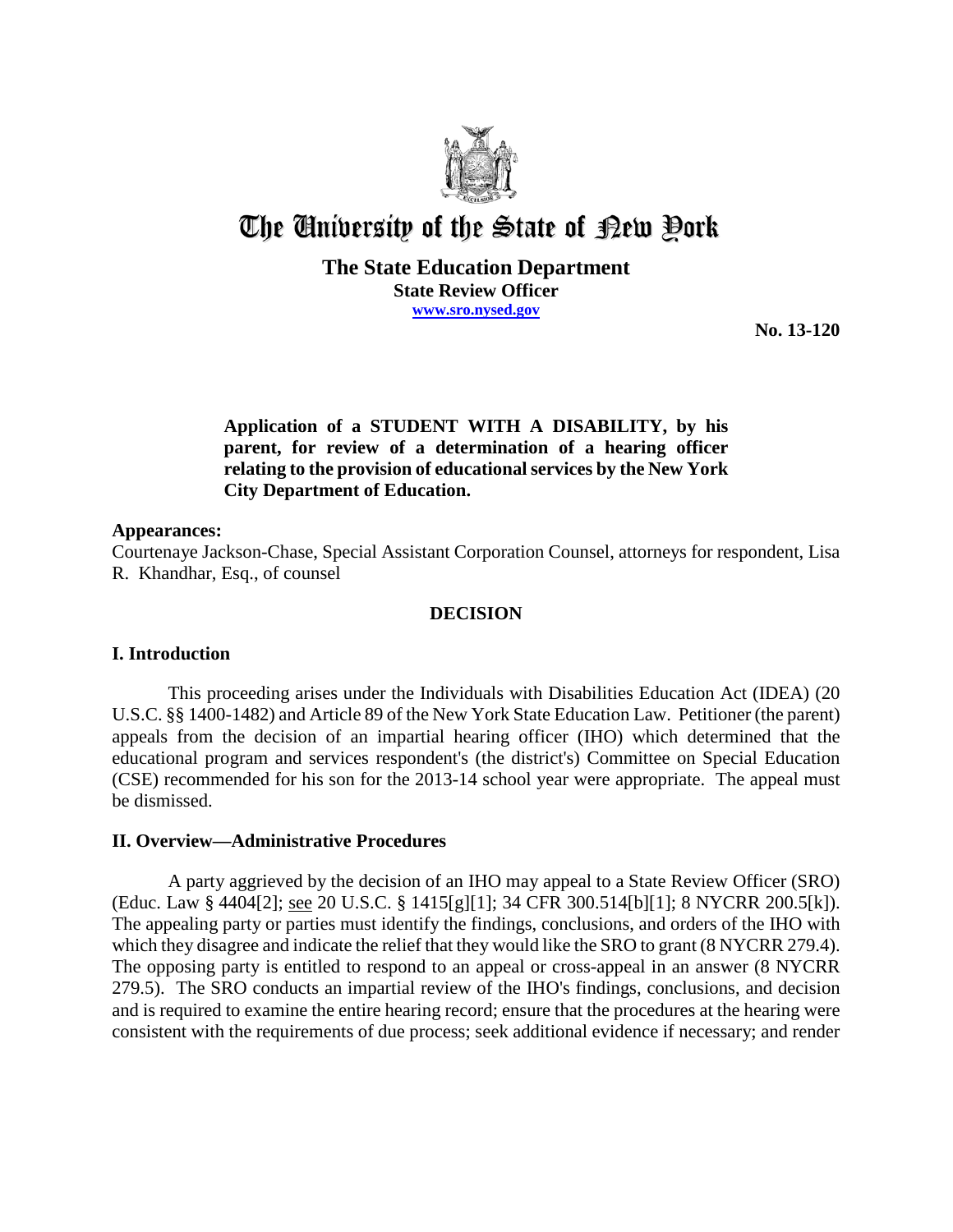an independent decision based upon the hearing record (34 CFR 300.514[b][2]; 8 NYCRR  $279.12[a]$ .<sup>1</sup>

#### **III. Facts and Procedural History**

The parties' familiarity with the facts and procedural history of the case and the IHO's decision is presumed and will not be recited here.<sup>2</sup> The CSE convened on February 6, 2013, to develop the student's IEP, which would be implemented from February 2013 through February 2014 (see generally Dist. Ex. D at pp. 1-15).<sup>3</sup> Finding that the student remained eligible for special education services as a student with autism, the February 2013 CSE recommended a 12-month school year program in an 8:1+1 special class placement at a specialized district school with the related service of two 30-minute sessions per week of speech-language therapy in a small group  $(i<sub>d</sub>$  at pp. 8-9, 11).<sup>4</sup> The February 2013 IEP also included transition services, which further included measurable postsecondary goals and a coordinated set of transition activities (id. at pp. 3-4, 9-10). The parent disagreed with the recommendations in the February 2013 IEP, and in a due process complaint notice dated February 7, 2013, alleged that the IEP failed to include a recommendation for the services of a paraprofessional, and failed to include an appropriate number of speech-language therapy sessions (see Dist. Ex. A at pp. 1-2). As relief, the parent requested pendency (including 1:1 paraprofessional services), the services of a 1:1 paraprofessional, five days per week of speech-language therapy services, and "vocational programs" that incorporated music and art instruction in the IEP (id.).

On April 4, 2013, the parties proceeded to an impartial hearing, which concluded on April 30, 2013, after two days of proceedings (see Tr. pp.  $1-172$ ).<sup>5</sup> In a decision dated June 5, 2013, the IHO concluded that the evidence in the hearing record supported the district's decision to not recommend the services of a 1:1 health paraprofessional, and further, that the district was not required to include music or art instruction in the February 2013 IEP (see IHO Decision at pp. 3- 5). With regard to speech-language therapy, the IHO found that, consistent with a July 2012 speech-language therapy evaluation, the student "require[d] one session daily of speech services, in a mix of 1:1 and small group settings" (id. at p. 5). In light of this finding and as relief, the IHO

<sup>&</sup>lt;sup>1</sup> The administrative procedures applicable to the review of disputes between parents and school districts regarding any matter relating to the identification, evaluation or educational placement of a student with a disability, or a student suspected of having a disability, or the provision of a free appropriate public education to such student are well established and described in broader detail in previous decisions issued by the Office of State Review (e.g., Application of the Dep't of Educ., 12-228; Application of the Dep't of Educ., Appeal No. 12-087; Application of a Student with a Disability, Appeal No. 12-165; Application of the Dep't of Educ., Appeal No. 09-092).

<sup>&</sup>lt;sup>2</sup> Any additional facts necessary to the disposition of the parties' arguments will be set forth below as necessary to resolve the issues presented in this appeal.

<sup>&</sup>lt;sup>3</sup> At the impartial hearing, the district explained that the February 2013 CSE specifically convened pursuant to an order arising from a previous impartial hearing (see Tr. pp. 20-21).

<sup>4</sup> The student's eligibility for special education and related services as a student with autism is not in dispute (34 CFR 300.8 [c][1]; 8 NYCRR 200.1[zz][1]).

<sup>&</sup>lt;sup>5</sup> On the first date of the impartial hearing, the parent and the district confirmed that the student was currently receiving pendency (stay-put) services (see Tr. pp. 1-2, 8-11).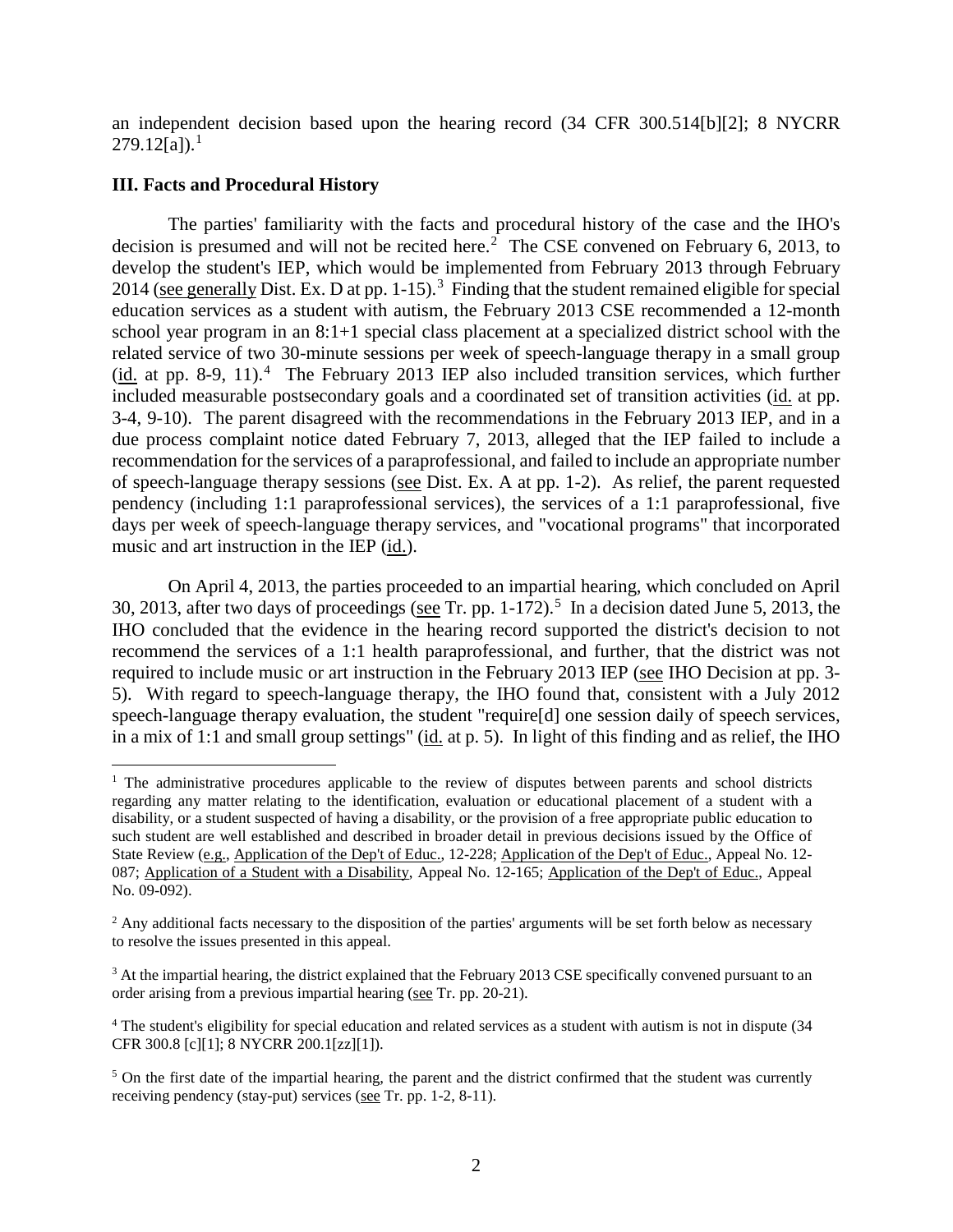ordered the district to revise the student's IEP to include a recommendation for daily speechlanguage therapy services consistent with the recommendations in the July 2012 speech-language evaluation (id. [citing Dist. Ex. C]).

#### **IV. Appeal for State-Level Review**

The parties' familiarity with the particular issues for review on appeal in the parent's petition and the district's answer thereto is also presumed and will not be recited here.<sup>6</sup> The gravamen of the parties' dispute on appeal is whether the February 2013 CSE's decision to not recommend the services of a 1:1 health paraprofessional or music and art instruction in the IEP was appropriate.<sup>7, 8</sup>

## **V. Applicable Standards**

Two purposes of the IDEA (20 U.S.C. §§ 1400-1482) are (1) to ensure that students with disabilities have available to them a free appropriate public education (FAPE) that emphasizes special education and related services designed to meet their unique needs and prepare them for further education, employment, and independent living; and (2) to ensure that the rights of students with disabilities and parents of such students are protected (20 U.S.C. § 1400[d][1][A]-[B]; see generally Forest Grove Sch. Dist. v. T.A., 557 U.S. 230, 239 [2009]; Bd. of Educ. v. Rowley, 458 U.S. 176, 206-07 [1982]).

 <sup>6</sup> While the parent does not appeal the IHO's order directing the CSE to reconvene to revise the frequency of the student's recommended speech-language therapy services, the parent requests clarification of the type and frequency of the speech-language therapy services, and how the services will be delivered. Similarly, the district does not appeal the IHO's order directing the CSE to reconvene to revise the frequency of the student's recommended speech-language therapy services; as such, the IHO's determination is final and binding upon the parties and will not be further discussed (34 CFR 300.514[a]; 8 NYCRR 200.5[j][5][v]). Additionally, the district indicates upon information and belief that the CSE reconvened, and consistent with the IHO's decision, recommended five sessions per week of speech-language therapy sessions, which included two sessions per week of individual services and three sessions per week of small group sessions (Answer ¶ 55).

<sup>7</sup> As additional relief, the parent requests that the student be placed at a community school. However, as the district correctly asserts in its answer, the parent did not raise this as an issue in the due process complaint notice (see Dist. Ex. A at pp. 1-2). Therefore, as an issue raised for the first time on appeal, it is outside the permissible scope of review and will not be addressed herein.

<sup>&</sup>lt;sup>8</sup> The parent submits additional documentary evidence, identified as exhibits 1 through 16, for consideration on appeal; the district does not object to the consideration of these documents.. Generally, documentary evidence not presented at an impartial hearing may be considered in an appeal from an IHO's decision only if such additional evidence could not have been offered at the time of the impartial hearing and the evidence is necessary in order to render a decision (see, e.g., Application of a Student with a Disability, Appeal No. 08-030; Application of the Dep't of Educ., Appeal No. 08-024). A review of the hearing record indicates that during the impartial hearing, the parent presented—and the IHO entered—16 exhibits into evidence (see Tr. p. 17). While neither the transcript nor the IHO decision described the parent's numbered exhibits, the documents are referenced in both the impartial hearing transcript and the IHO decision (see IHO Decision at pp. 7, 3-4; Tr. pp. 122-36). Thus, it appears that the additional documentary evidence submitted with the parent's petition are the same parent exhibits previously entered as evidence at the impartial hearing; as such, I will exercise my discretion and accept all 16 exhibits for consideration on appeal.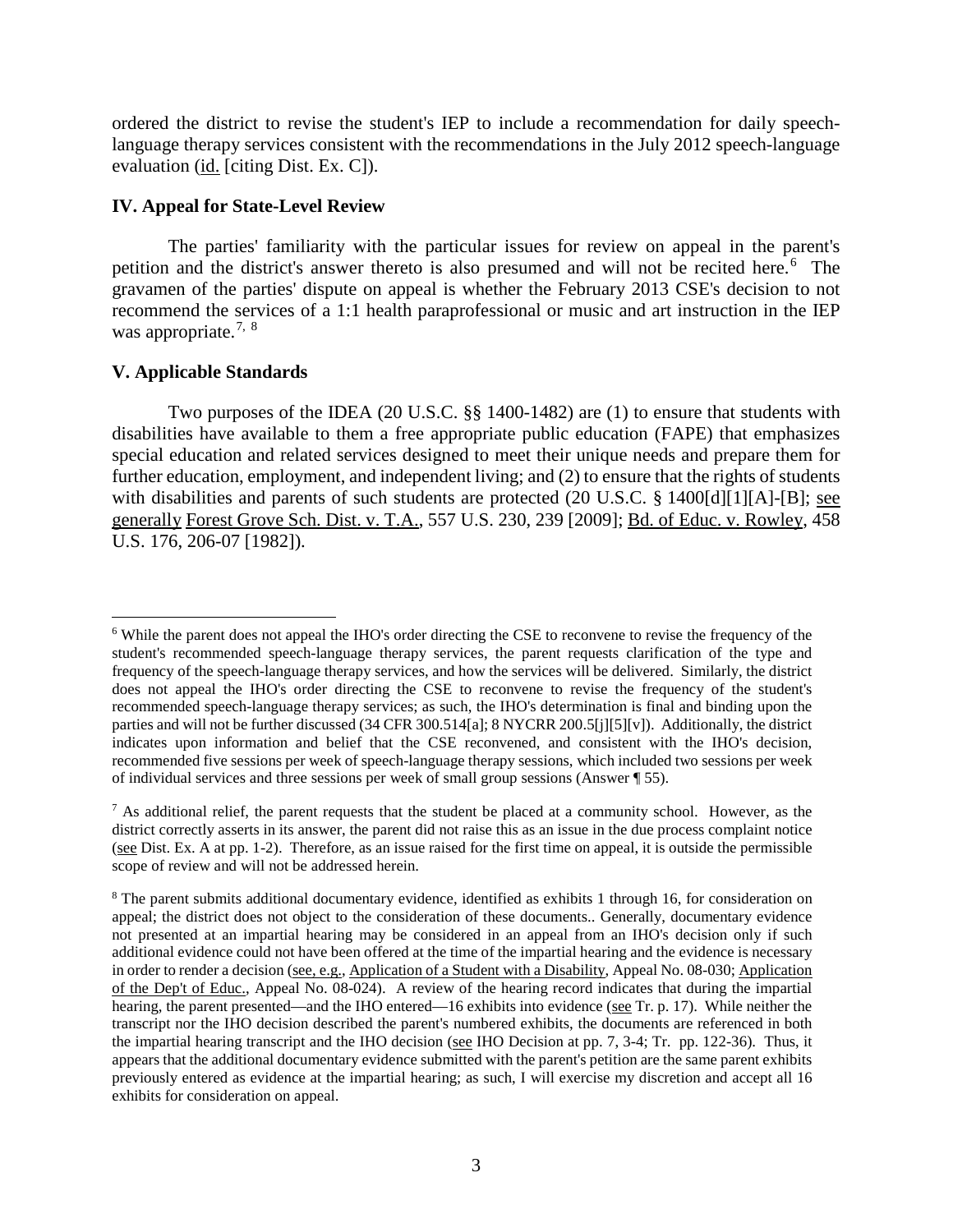A FAPE is offered to a student when (a) the board of education complies with the procedural requirements set forth in the IDEA, and (b) the IEP developed by its CSE through the IDEA's procedures is reasonably calculated to enable the student to receive educational benefits (Rowley, 458 U.S. at 206-07; R.E. v. New York City Dep't of Educ., 694 F.3d 167, 189-90 [2d Cir. 2012]; M.H. v. New York City Dep't of Educ., 685 F.3d 217, 245 [2d Cir. 2012]; Cerra v. Pawling Cent. Sch. Dist., 427 F.3d 186, 192 [2d Cir. 2005]). "'[A]dequate compliance with the procedures prescribed would in most cases assure much if not all of what Congress wished in the way of substantive content in an IEP'" (Walczak v. Florida Union Free Sch. Dist., 142 F.3d 119, 129 [2d Cir. 1998], quoting Rowley, 458 U.S. at 206; see T.P. v. Mamaroneck Union Free Sch. Dist., 554 F.3d 247, 253 [2d Cir. 2009]). While the Second Circuit has emphasized that school districts must comply with the checklist of procedures for developing a student's IEP and indicated that "[m]ultiple procedural violations may cumulatively result in the denial of a FAPE even if the violations considered individually do not" (R.E., 694 F.3d at 190-91), the Court has also explained that not all procedural errors render an IEP legally inadequate under the IDEA (M.H., 685 F.3d at 245; A.C. v. Bd. of Educ., 553 F.3d 165, 172 [2d Cir. 2009]; Grim v. Rhinebeck Cent. Sch. Dist., 346 F.3d 377, 381 [2d Cir. 2003]; Perricelli v. Carmel Cent. Sch. Dist., 2007 WL 465211, at \*10 [S.D.N.Y. Feb. 9, 2007]). Under the IDEA, if procedural violations are alleged, an administrative officer may find that a student did not receive a FAPE only if the procedural inadequacies (a) impeded the student's right to a FAPE, (b) significantly impeded the parents' opportunity to participate in the decision-making process regarding the provision of a FAPE to the student, or (c) caused a deprivation of educational benefits (20 U.S.C. § 1415[f][3][E][ii]; 34 CFR 300.513[a][2]; 8 NYCRR 200.5[j][4][ii]; Winkelman v. Parma City Sch. Dist., 550 U.S. 516, 525-26 [2007]; R.E., 694 F.3d at 190; M.H., 685 F.3d at 245; A.H. v. Dep't of Educ., 394 Fed. App'x 718, 720, 2010 WL 3242234 [2d Cir. Aug. 16, 2010]; E.H. v. Bd. of Educ., 2008 WL 3930028, at \*7 [N.D.N.Y. Aug. 21, 2008], aff'd, 361 Fed. App'x 156, 2009 WL 3326627 [2d Cir. Oct. 16, 2009]; Matrejek v. Brewster Cent. Sch. Dist., 471 F. Supp. 2d 415, 419 [S.D.N.Y. 2007], aff'd, 293 Fed. App'x 20, 2008 WL 3852180 [2d Cir. Aug. 19, 2008]).

The IDEA directs that, in general, an IHO's decision must be made on substantive grounds based on a determination of whether the student received a FAPE (20 U.S.C. § 1415[f][3][E][i]). A school district offers a FAPE "by providing personalized instruction with sufficient support services to permit the child to benefit educationally from that instruction" (Rowley, 458 U.S. at 203). However, the "IDEA does not itself articulate any specific level of educational benefits that must be provided through an IEP" (Walczak, 142 F.3d at 130; see Rowley, 458 U.S. at 189). The statute ensures an "appropriate" education, "not one that provides everything that might be thought desirable by loving parents" (Walczak, 142 F.3d at 132, quoting Tucker v. Bay Shore Union Free Sch. Dist., 873 F.2d 563, 567 [2d Cir. 1989] [citations omitted]; see Grim, 346 F.3d at 379). Additionally, school districts are not required to "maximize" the potential of students with disabilities (Rowley, 458 U.S. at 189, 199; Grim, 346 F.3d at 379; Walczak, 142 F.3d at 132). Nonetheless, a school district must provide "an IEP that is 'likely to produce progress, not regression,' and . . . affords the student with an opportunity greater than mere 'trivial advancement'" (Cerra, 427 F.3d at 195, quoting Walczak, 142 F.3d at 130 [citations omitted]; see T.P., 554 F.3d at 254; P. v. Newington Bd. of Educ., 546 F.3d 111, 118-19 [2d Cir. 2008]; Perricelli, 2007 WL 465211, at \*15). The IEP must be "reasonably calculated to provide some 'meaningful' benefit" (Mrs. B. v. Milford Bd. of Educ., 103 F.3d 1114, 1120 [2d Cir. 1997]; see Rowley, 458 U.S. at 192). The student's recommended program must also be provided in the least restrictive environment (LRE) (20 U.S.C. § 1412[a][5][A]; 34 CFR 300.114[a][2][i], 300.116[a][2]; 8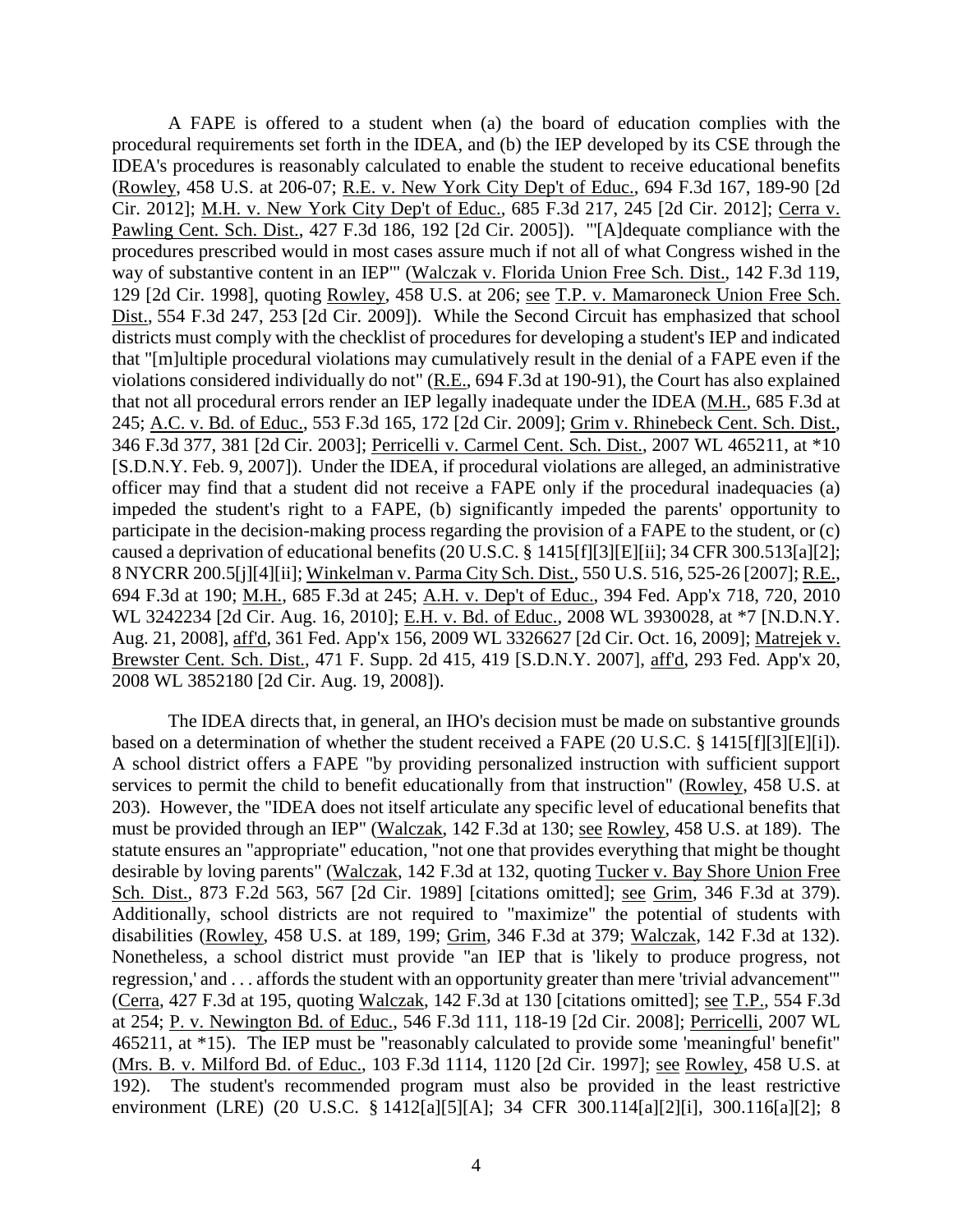NYCRR 200.1[cc], 200.6[a][1]; <u>see</u> Newington, 546 F.3d at 114; Gagliardo v. Arlington Cent. Sch. Dist., 489 F.3d 105, 108 [2d Cir. 2007]; Walczak, 142 F.3d at 132; G.B. v. Tuxedo Union Free Sch. Dist., 751 F. Supp. 2d 552, 573-80 [S.D.N.Y. 2010], aff'd, 486 Fed. App'x 954, 2012 WL 4946429 [2d Cir. Oct. 18, 2012]; E.G. v. City Sch. Dist. of New Rochelle, 606 F. Supp. 2d 384, 388 [S.D.N.Y. 2009]; Patskin v. Bd. of Educ., 583 F. Supp. 2d 422, 428 [W.D.N.Y. 2008]).

An appropriate educational program begins with an IEP that includes a statement of the student's present levels of academic achievement and functional performance (see 34 CFR 300.320[a][1]; 8 NYCRR 200.4[d][2][i]; Tarlowe v. New York City Bd. of Educ., 2008 WL 2736027, at \*6 [S.D.N.Y. July 3, 2008] [noting that a CSE must consider, among other things, the "results of the initial evaluation or most recent evaluation" of the student, as well as the "'academic, developmental, and functional needs'" of the student]), establishes annual goals designed to meet the student's needs resulting from the student's disability and enable him or her to make progress in the general education curriculum (see 34 CFR 300.320[a][2][i], [2][i][A]; 8 NYCRR 200.4[d][2][iii]), and provides for the use of appropriate special education services (see 34 CFR 300.320[a][4]; 8 NYCRR 200.4[d][2][v]; see also Application of the Dep't of Educ., Appeal No. 07-018; Application of a Child with a Disability, Appeal No. 06-059; Application of the Dep't of Educ., Appeal No. 06-029; Application of a Child with a Disability, Appeal No. 04-046; Application of a Child with a Disability, Appeal No. 02-014; Application of a Child with a Disability, Appeal No. 01-095; Application of a Child Suspected of Having a Disability, Appeal No. 93-9).

The burden of proof is on the school district during an impartial hearing, except that a parent seeking tuition reimbursement for a unilateral placement has the burden of proof regarding the appropriateness of such placement (Educ. Law  $\frac{8}{3}$  4404[1][c]; see R.E., 694 F.3d at 184-85; M.P.G. v. New York City Dep't of Educ., 2010 WL 3398256, at \*7 [S.D.N.Y. Aug. 27, 2010]).

#### **VI. Discussion**

Upon careful review, the evidence in the hearing record reflects that the IHO, in a wellreasoned and well supported decision, correctly reached the conclusions that the February 2013 CSE was not required to recommend the services of a 1:1 health paraprofessional or music and art instruction as part of the student's transition plan or vocational program, in order to offer the student a FAPE (see IHO Decision at pp. 3-5). The IHO accurately recounted the facts of the case, addressed the specific issues identified in the parent's due process complaint notice, set forth the proper legal standard, and applied that standard to the facts at hand (id.). The decision shows that the IHO carefully considered the testimonial and documentary evidence presented by both parties, and further, that he weighed the evidence and properly supported his conclusions (id.). Furthermore, an independent review of the entire hearing record reveals that the impartial hearing was conducted in a manner consistent with the requirements of due process and that there is no reason appearing in the hearing record to modify the determinations of the IHO (see 20 U.S.C. §  $1415[g][2]$ ; 34 CFR 300.514[b][2]). Thus, the findings and conclusions of the IHO are hereby adopted.

In particular, a review of the hearing record demonstrates that the IHO correctly determined that the district was not required to recommend the services of a 1:1 health paraprofessional for the student (see IHO Decision at pp. 3-4). The evidence in the hearing record indicates that while